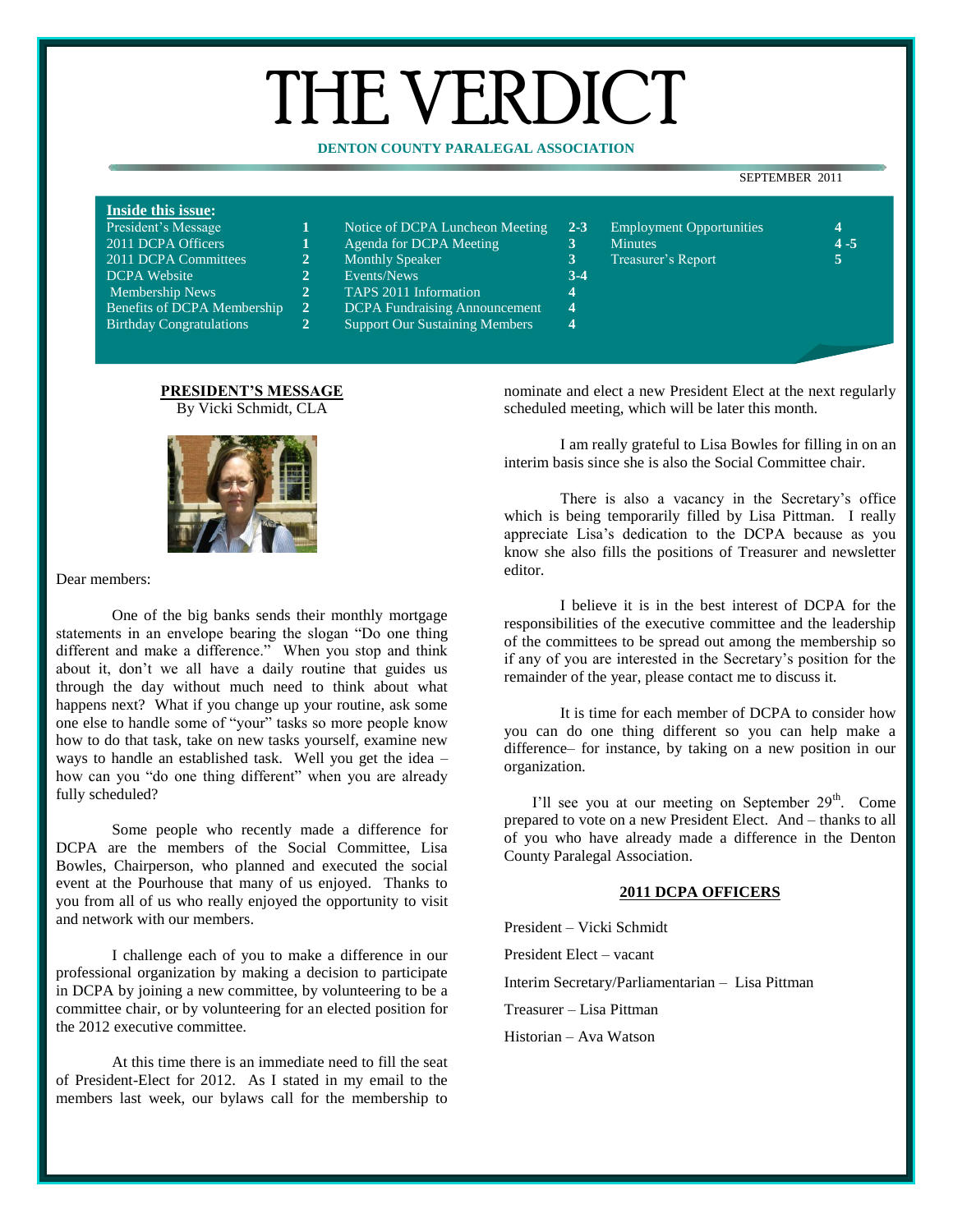## **2011 DCPA COMMITTEES**

#### CLE Committee -

- Lisa Bowles, Interim Chairman Michelle James Michelle Beecher Christine Piott Debbie Mitchell
- Fund Raising Committee -

Jenna Earhart, Chairman Lisa Pittman Adriana Sanchez

Legal Directory Committee -

Ava Watson, Chairman Lisa Pittman Gloria Porter Carol Pelzel Denise League Debbie Maldonado

## Membership Committee -

Sunnie Palmer, Chairman Jennifer Harris Denise League Christine Piott Gina Elliott Michelle Merrit Miranda Miller Pamela Snavely

### Newsletter Committee -

Lisa Pittman, Chairman Jennifer Earhart Jackie Cox

#### Social Committee -

Lisa Bowles – Chairman Barbara Denton Pam Snavely Amy Riggs Jennifer Flores

## **DCPA WEBSITE**

Check out what's new on our website at [www.dentonparalegals.org.](http://www.dentonparalegals.org/) Let us know what you think, and what you would like to see on our website in the future. If you have any changes that need to be made to your contact information, please let us know.



# **MEMBERSHIP**

Please encourage those paralegals and others in the legal field, whom are not currently members, to join. If you know of anyone who would like to join, please contact Sunnie Palmer at sunnie@zellmerlaw.com or (940) 383-2674.

# **BENEFITS OF MEMBERSHIP IN THE DENTON COUNTY PARALEGAL ASSOCIATION INCLUDE:**

- Receipt of the monthly issue of *The Verdict*
- Free Accredited CLE at monthly meetings
- Continuing Legal Education seminars on various topics
- Job Bank
- ❖ Motivation
- ❖ Networking with other paralegals in Denton County
- Professional growth through participation
- Communication and promotion of professional conduct and responsibility
- Continued individual and professional growth as paralegals
- Fulfillment that is received from being involved in the direction of the paralegal profession



# **BIRTHDAYS**

Our members with October birthdays are:

Michelle James (10-3); Michelle Beecher (10-5); Michael Garcia (10-5); Elizabeth Armentrout (10-8); Stephanie Taylor (10-8);

Rachel Hunteman (10-15); Kathleen Sandlin (10-29); Gloria Porter (10-31); and Barbara Shields (10-31)

Hope each of you will have a **Happy Birthday!**

## **MEETING NOTICE**

The Denton County Paralegal Association's next Luncheon will be on Thursday*, September 29, 2011* at noon at Oakmont Country Club, 1901 Oakmont Drive, Corinth, Texas.

The all-inclusive cost of lunch is \$13.00 payable when you sign in. We cannot accept debit or credit cards, or make change, so please bring *exact* amount of cash or a check made payable to DCPA.

*RESERVATIONS ARE REQUIRED and can be made via email to Vicki@cmloveless.com. The Deadline for making*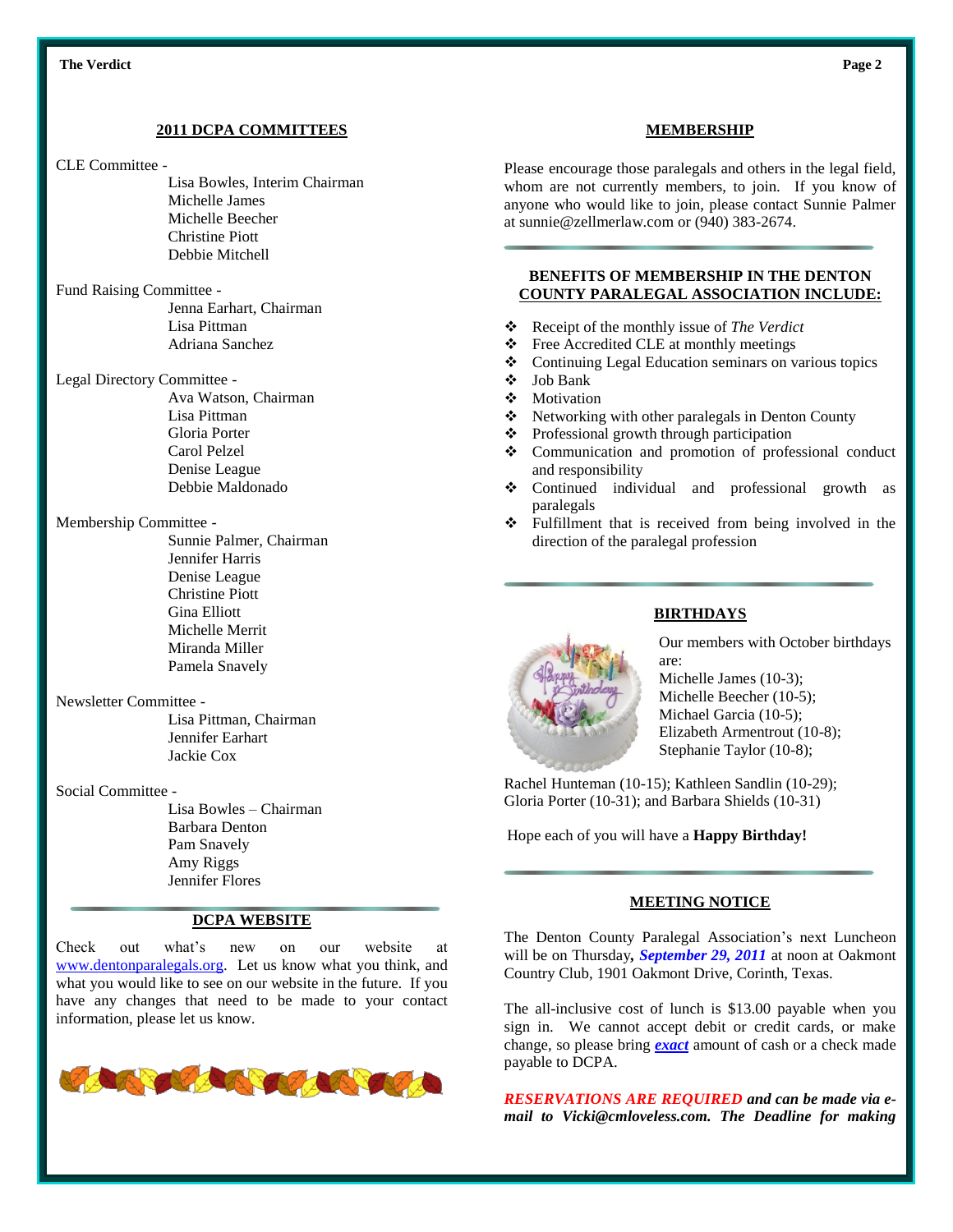#### **Example 1** The Verdict **Page 3** Page 3

# *your reservation is 5:00 P.M. on Monday, September 26, 2011.*

**Notice: We must notify Oakmont of the number attending prior to the meeting for preparation of adequate food and seating arrangements. Those that have RSVP'd will get served and seated first. We cannot guarantee that you will have seating or food if you do not RSVP. Please note we are also required to bill those individuals who make reservations and do not attend.**

# **Directions to Oakmont: Oakmont Country Club is located in Corinth off I-35 East between Lewisville and Denton.**

- Exit 461 Shady Shores Rd/Post Oak Drive
- Turn west onto Post Oak Drive
- Turn right (west) onto Robinson Rd at stop sign
- Turn left (south) onto Oakmont Dr you will see an Oakmont sign in the median
- Turn right into Oakmont Country Club (second right)



## **AGENDA FOR SEPTEMBER MEETING**

| Date:  | Thursday, September 29, 2011                |
|--------|---------------------------------------------|
| Place: | <b>Oakmont Country Club</b>                 |
|        | 1901 Oakmont Drive                          |
|        | Corinth, Texas 76210                        |
| Time:  | Noon                                        |
| 1.     | Welcome members and guests                  |
| 2.     | <b>Old Business</b>                         |
|        | Approve the August Minutes and              |
|        | Treasurer's report                          |
| 3.     | <b>New Business</b>                         |
|        | Special Election to Elect President-Elect   |
| 4.     | Speaker: Rick Hagen on Criminal Legislative |
|        | Changes and Sam Burke on Civil Legislative  |
|        | Changes                                     |
| 5.     | Door prizes and adjournment                 |
|        |                                             |
|        |                                             |



#### **SEPTEMBER SPEAKER INFORMATION**



Our Speaker this month is Attorney Rick Hagen with Jackson & Hagen who will be speaking about criminal legislative changes.

# **EVENTS/NEWS**



Do you have a recipe, informative tip/idea, or joke, etc. that you would like to share with your fellow DCPA Members? If so, please submit your idea to Jenna Earhart at [jearhart@hbwvlaw.com.](mailto:jearhart@hbwvlaw.com) Thank you!

# **REMINDER: ELECTION FOR PRESIDENT-ELECT WILL BE HELD ON SEPTEMBER 29TH .**

## **Special Paralegal Division Awarded Presented to Lisa Pittman Submitted by Sunnie Palmer, PD District 12 Director**

At the August membership meeting, Gloria Porter and Vicki Schmidt presented Lisa Pittman a Special Appreciation Award from the Paralegal Division of the State Bar of Texas for Lisa's work bringing the PD's Mentor/Protégé Program to fruition.

The Special Appreciation Award is voted on by the Paralegal Division (PD) Board of Directors and is only given for special merit. Lisa was presented the award for her work, largely behind the scenes, to get the mentor/protégé program going. As Public Relations committee chair, Lisa had many other duties including working on every PD flyer and brochure, promoting every PD activity, service and event, and keeping track of sub-chairs in 15 districts. In addition to that, she connected mentors and protégés with each other. She was creative in finding new ways to match protégés and mentors. When she turned over the Public Relations committee to her successor, she had placed every protégé applicant with a mentor.

In addition to serving the PD, Lisa has served as the DCPA Secretary. She currently serves as the DCPA Treasurer and is also chair of the newsletter committee.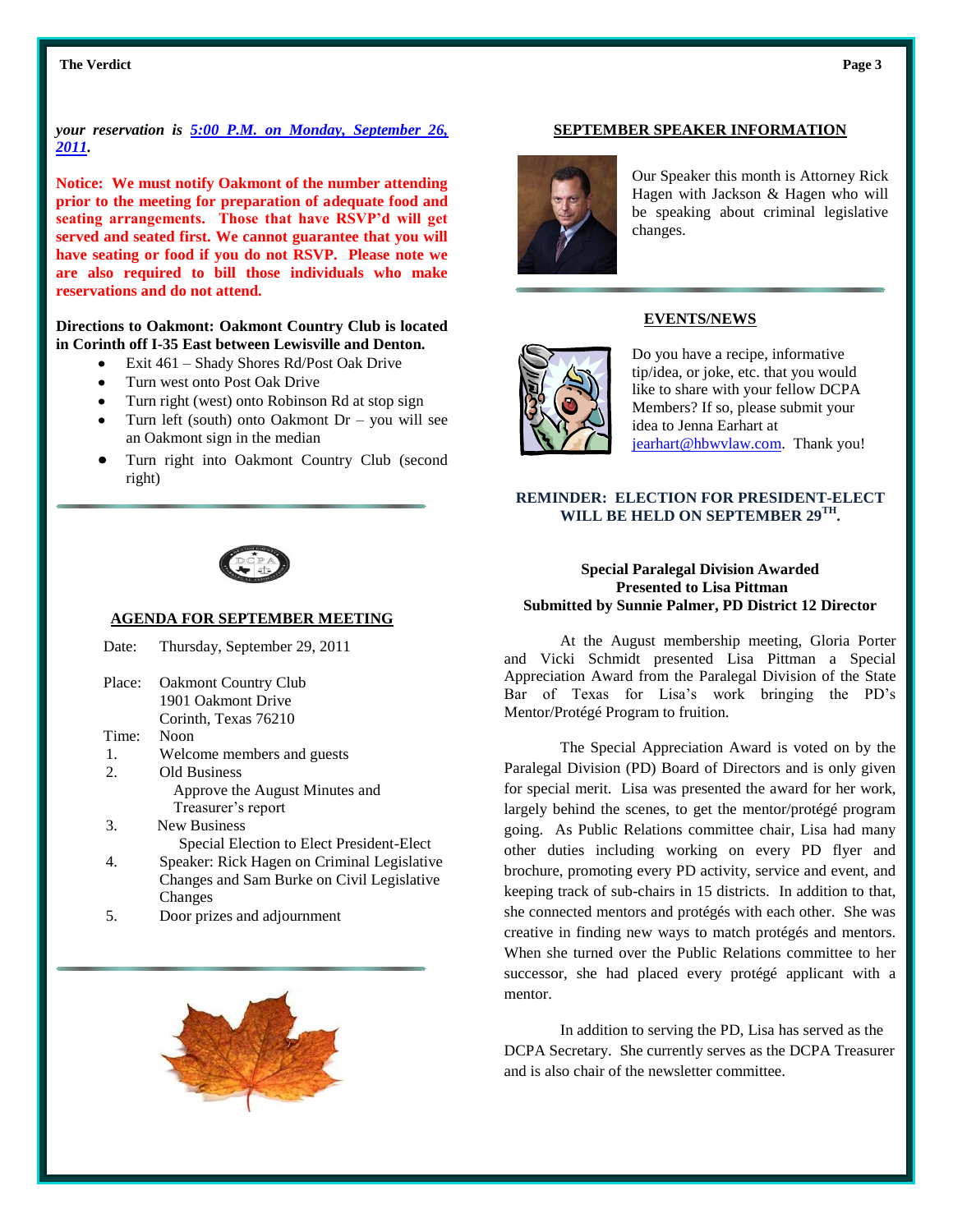



**TAPS 2011 - FORT WORTH, TEXAS October 5-7, 2011**

TAPS 2011 will be held October 5-7, 2011 at the Marriott Hotel (DFW) & Golf Resort. *See flyer attached.*

For additional information regarding TAPS visit the PD website: **[www.txpd.org](http://www.txpd.org/)**

# **DCPA FUNDRAISER ANNOUNCEMENTS**



**THANK YOU** to those who have signed up to donate an item to the Silent Auction! All proceeds will benefit our Thanksgiving and Christmas families we assist with each year so if everyone can participate, this event will be a success.

**PLEASE READ:** If you *have* committed to donating an item, please get it to Jenna Earhart as soon as possible. You may bring your item(s) to be donated to our September luncheon, drop it off at Hayes, Berry, White & Vanzant, LLP at 512 W. Hickory, Suite 100, Denton, Texas or contact Jenna Earhart at (940) 387-3518 and/or jearhart@hbwvlaw.com, so we can arrange to pick it up.

**MARK YOUR CALENDARS NOW!** The DCPA Silent Auction is on **Thursday, October 13, 2011** from 5:30 p.m. – 7:30 p.m., and will take place at Joseph Zellmer's office located at 620 W. Hickory, Denton, Texas 76201. Ice Cream

yummy goodness will be provided, so please feel free to bring your child(ren)!!

To view some of the items already donated – please visit the Denton County Paralegal Association on Facebook. We've had a great turn out so far and the talent of our Members is so wonderful and creative - Be sure to check it out! If you see an item you donated on our Facebook page, please feel free to add additional comments about your item.

Thank you to those who have committed to participate in this event!



# **SUPPORT OUR SUSTAINING MEMBERS**

**Our Sustaining Members give so much to our Association, please be sure to think of them when you are in need of services that require their specialty!**

## **EMPLOYMENT OPPORTUNITIES**

If you have an open position in your office or know of another office that has an opening and would like to e-mail it to the members and have it posted in the next newsletter, please contact Lisa Pittman at (940) 387-3518 or [lpittman@hbwvlaw.com.](mailto:lpittman@hbwvlaw.com)

# **AUGUST MINUTES**

- 1. President, Vicki Schmidt, called the meeting of August 25, 2011, to order at 12:10 p.m. at the Oakmont Country Club. There were 21 in attendance, which included 20 members and the speaker, all of whom were welcomed by the President.
- 2. President Schmidt asked for a vote of approval of the July meeting minutes. A motion for approval was presented by Ava Watson and seconded by Carolyn Ganzer, and the motion carried by unanimous vote.
- 3. President Schmidt asked for a vote of approval of the August Treasurer's report. A motion for approval was presented by Christine Piott and seconded by Denise League, and the motion carried by unanimous vote.
- 4. Social Committee Chair, Lisa Bowles, announced that a social would be held on Friday, September 16, 2011 at the Pourhouse Sports Grill at 3350 Unicorn Lake Blvd., Denton, Texas, and that details would be forthcoming.